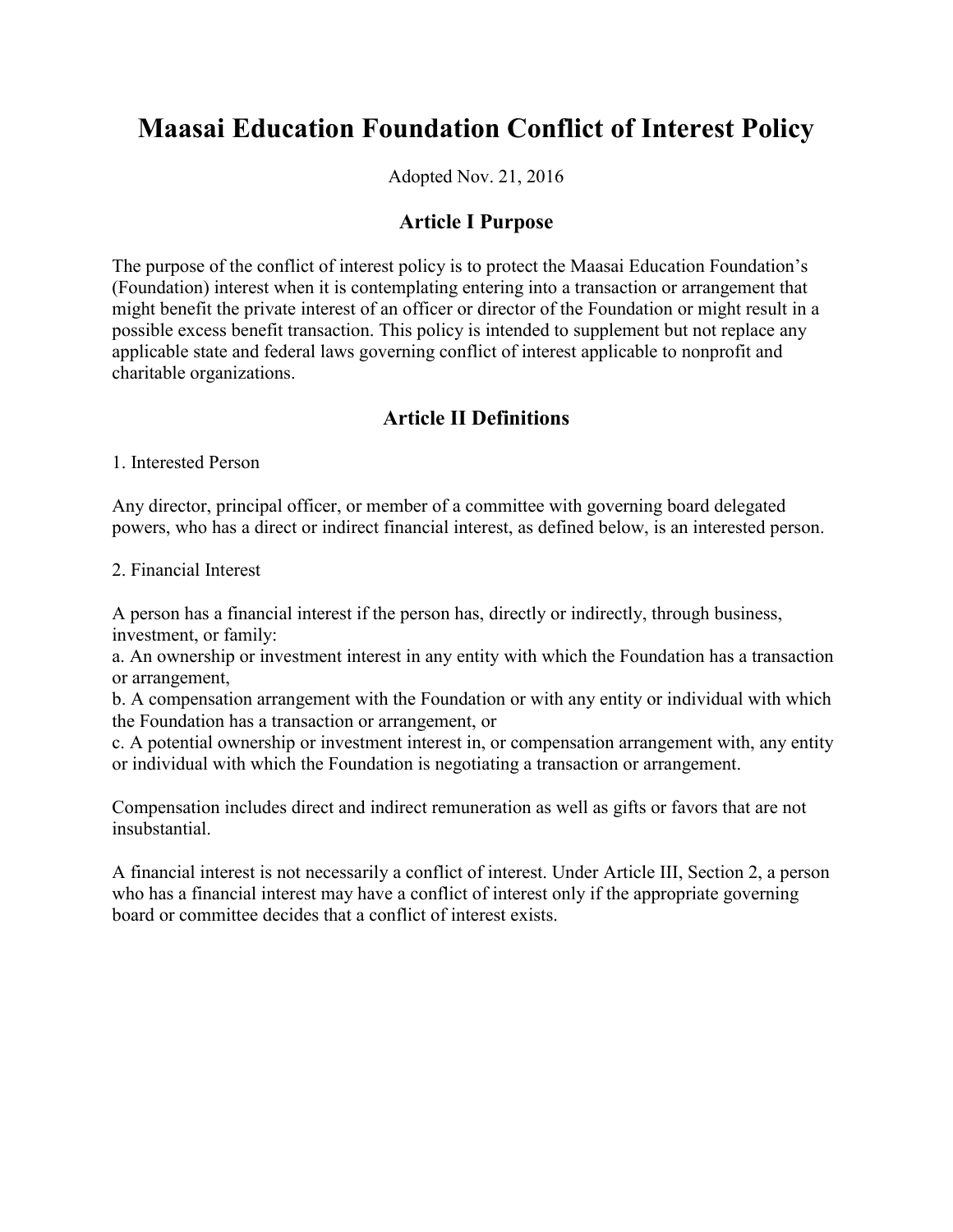# **Article III Procedures**

#### 1. Duty to Disclose

In connection with any actual or possible conflict of interest, an interested person must disclose the existence of the financial interest and be given the opportunity to disclose all material facts to the directors and members of committees with governing board delegated powers considering the proposed transaction or arrangement.

#### 2. Determining Whether a Conflict of Interest Exists

After disclosure of the financial interest and all material facts, and after any discussion with the interested person, he/she shall leave the governing board or committee meeting while the determination of a conflict of interest is discussed and voted upon. The remaining board or committee members shall decide if a conflict of interest exists.

3. Procedures for Addressing the Conflict of Interest

a. An interested person may make a presentation at the governing board or committee meeting, but after the presentation, he/she shall leave the meeting during the discussion of, and the vote on, the transaction or arrangement involving the possible conflict of interest.

b. The chairperson of the governing board or committee shall, if appropriate, appoint a disinterested person or committee to investigate alternatives to the proposed transaction or arrangement.

c. After exercising due diligence, the governing board or committee shall determine whether the Foundation can obtain with reasonable efforts a more advantageous transaction or arrangement from a person or entity that would not give rise to a conflict of interest.

d. If a more advantageous transaction or arrangement is not reasonably possible under circumstances not producing a conflict of interest, the governing board or committee shall determine by a majority vote of the disinterested directors whether the transaction or arrangement is in the Foundation's best interest, for its own benefit, and whether it is fair and reasonable. In conformity with the above determination it shall make its decision as to whether to enter into the transaction or arrangement.

4. Violations of the Conflicts of Interest Policy

a. If the governing board or committee has reasonable cause to believe a member has failed to disclose actual or possible conflicts of interest, it shall inform the member of the basis for such belief and afford the member an opportunity to explain the alleged failure to disclose. b. If, after hearing the member's response and after making further investigation as warranted by the circumstances, the governing board or committee determines the member has failed to disclose an actual or possible conflict of interest, it shall take appropriate disciplinary and corrective action.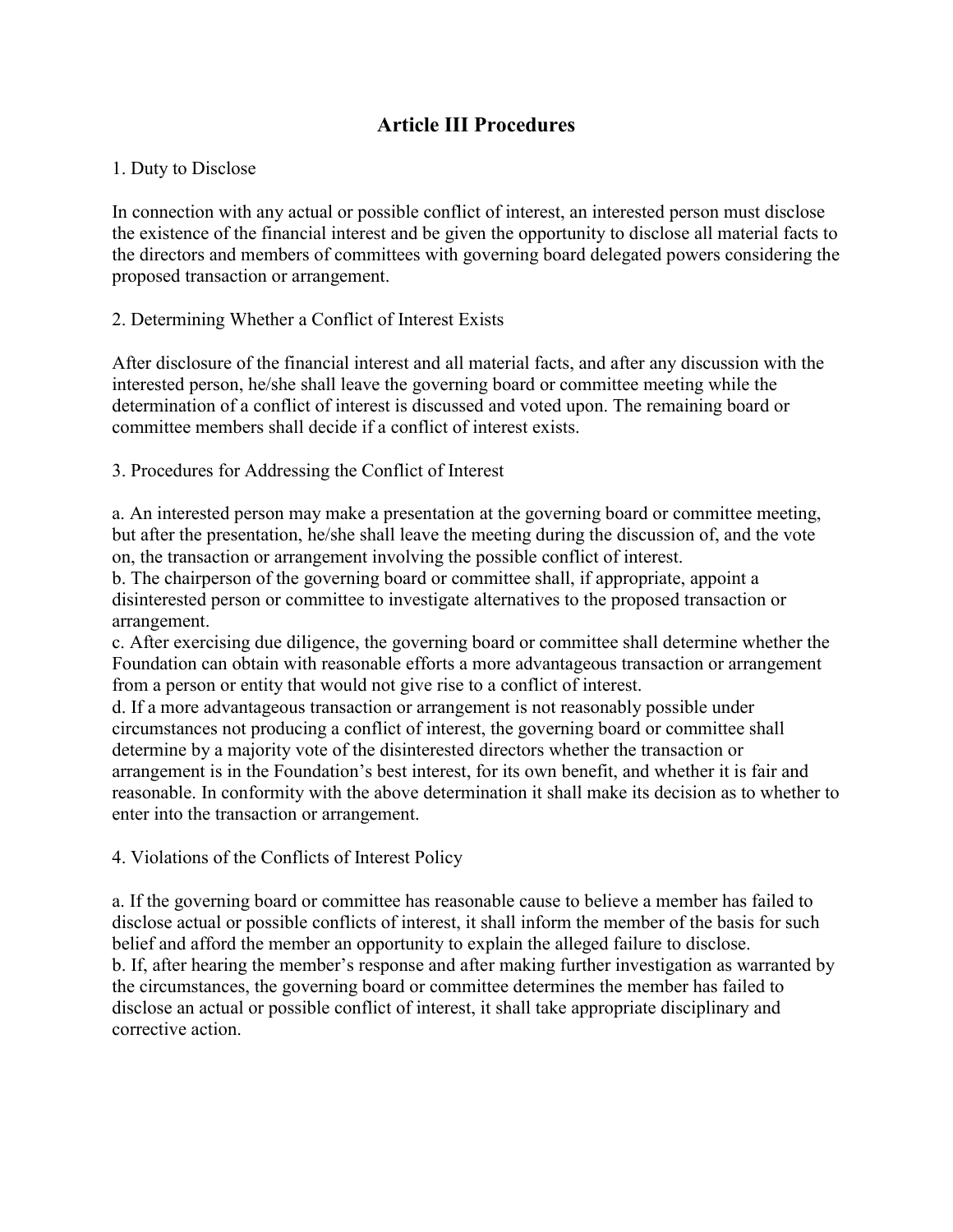# **Article IV Records of Proceedings**

The minutes of the governing board and all committees with board delegated powers shall contain:

a. The names of the persons who disclosed or otherwise were found to have a financial interest in connection with an actual or possible conflict of interest, the nature of the financial interest, any action taken to determine whether a conflict of interest was present, and the governing board's or committee's decision as to whether a conflict of interest in fact existed.

b. The names of the persons who were present for discussions and votes relating to the transaction or arrangement, the content of the discussion, including any alternatives to the proposed transaction or arrangement, and a record of any votes taken in connection with the proceedings.

# **Article V Compensation**

a. A voting member of the governing board who receives compensation, directly or indirectly, from the Foundation for services is precluded from voting on matters pertaining to that member's compensation.

b. A voting member of any committee whose jurisdiction includes compensation matters and who receives compensation, directly or indirectly, from the Foundation for services is precluded from voting on matters pertaining to that member's compensation.

c. No voting member of the governing board or any committee whose jurisdiction includes compensation matters and who receives compensation, directly or indirectly, from the Foundation, either individually or collectively, is prohibited from providing information to any committee regarding compensation.

#### **Article VI Annual Statements**

Each director, principal officer and member of a committee with governing board delegated powers shall annually sign a statement which affirms such person:

- a. Has received a copy of the conflicts of interest policy,
- b. Has read and understands the policy,
- c. Has agreed to comply with the policy, and

d. Understands the Foundation is charitable and in order to maintain its federal tax exemption it must engage primarily in activities which accomplish one or more of its tax-exempt purposes.

# **Article VII Periodic Reviews**

To ensure the Foundation operates in a manner consistent with charitable purposes and does not engage in activities that could jeopardize its tax-exempt status, periodic reviews shall be conducted. The periodic reviews shall, at a minimum, include the following subjects: